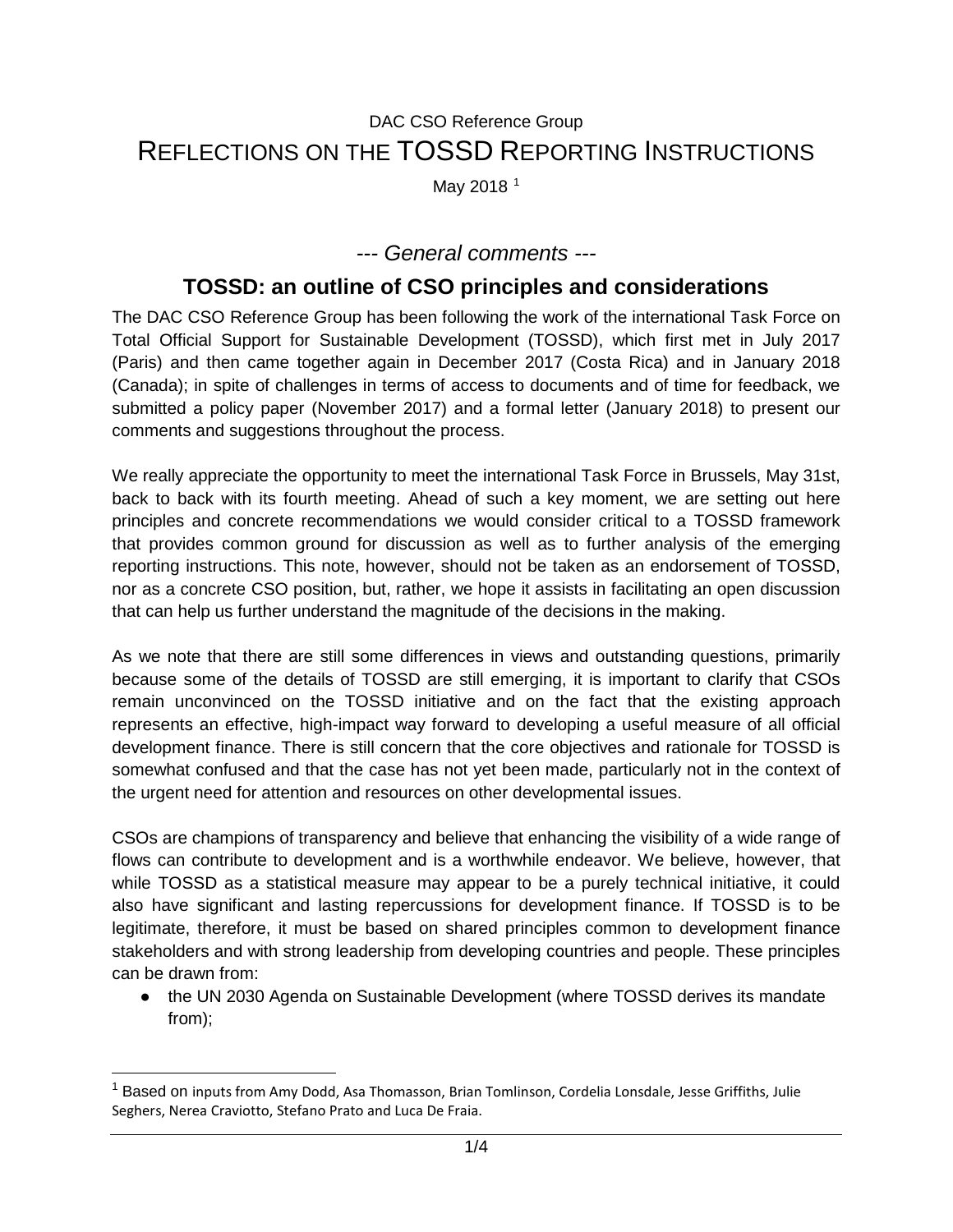- existing commitments and policies on official development assistance (ODA)- an essential resource for developing countries. (TOSSD aims to 'complement' and not undermine ODA<sup>2</sup>);
- existing commitment on effective development cooperation as reiterated in the 2030 Agenda, AAAA and the development effectiveness principles agreed in the 2011 Busan Partnership for Effective Development Cooperation.

There is a risk of TOSSD resulting in both political capital and financial resources being invested in a measure that does not drive delivery of SDGs and perhaps even hinders development progress. It could also exacerbate existing challenges in the development finance landscape that concern CSOs, such as the decrease in ODA available to the poorest countries. We would also highlight that a major cause for concern is the emerging direction of travel on how flows from the private sector will be captured in the TOSSD measure; in particular, counting private 'officially supported' flows appears to present several challenges for the core principles, as we highlight below. A clearer focus on development impact and effectiveness, practical ways of measuring and assessing the developmental nature of TOSSD flows and stronger pro-poor SDG-related results-focused standards are needed for TOSSD to be an effective and valuable contribution to the development data landscape.

## Incentivise more and better development finance, aligned with the SDGs, including eradicating poverty, reducing inequalities, and 'leaving no one behind'.

With 767 million people still living in extreme poverty and 2.1 billion people living on less than \$3.10 a day, TOSSD must focus on capturing flows that are demonstrably developmental, truly focused on ending poverty and reducing inequalities, which is indispensable to leave no one behind. The financing gap is substantial, but the money is there: it is a case of mobilising it effectively for poverty and inequality reduction, not just mobilising more. TOSSD can play a direct role here by incentivising the most valuable, developmental flows.

**This means:** TOSSD should focus on capturing only official flows that are demonstrably developmental in nature, linked with the achievement of the SDGs and have a clear theory of change to deliver effective development impact. It should not credit flows which are purely commercial in nature, which are entirely driven by the military/security interests of providers or which undermine countries' ownership and leadership of their own development. The definition of 'officially supported' flows must be clarified, and cannot include private companies- even state-owned enterprises. In regard to the TOSSD measure on Global Public Goods, it is essential that all stakeholders are engaged in a consultation on how GPGs are defined to ensure that those relevant to TOSSD are truly developmental in nature.

<span id="page-1-0"></span> <sup>2</sup> OECD website:<http://www.oecd.org/dac/financing-sustainable-development/tossd.htm>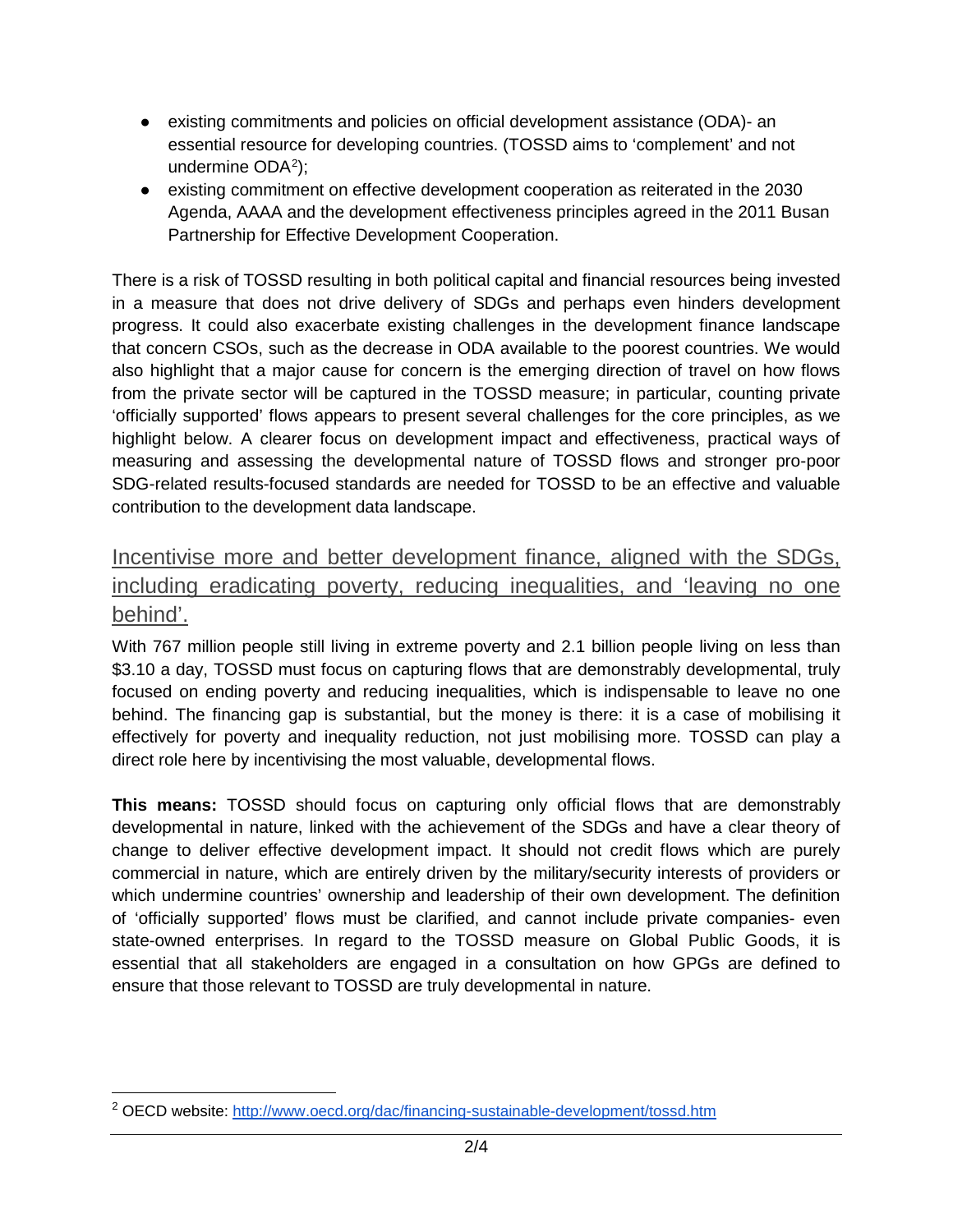# Produce high quality, transparent statistics that enhance efforts to monitor progress on the SDGs

Transparency plays a critical role in enabling effective mutual accountability, planning and efficient use of valuable and scarce resources. Statistics are the foundation on which SDG monitoring will be built; however, achieving transparency requires technical as well as political commitment. To meet its intended objectives, TOSSD will need to not just claim transparency as an objective, but drive real, practical change in how data is produced and provided. TOSSD appears to sit in the context of a 'post-2015' step change in expanding development finance; it should embody such a change by playing a key role in the 'data revolution'.

**This means:** data provided should be timely, accessible, disaggregated and high quality and be meeting the needs of all data users, including developing country stakeholders. This data should also be linked to results and development impact; it should reflect actual flows (not be based on subjective calculations) and focus on filling important gaps including on the results or impact of non-ODA flows, where data and evidence are currently lacking, rather than repackaging up information that already exists. Monitoring and evaluation should be robust, open and inclusive. In particular, we highlight the need for better data on 'amounts mobilised' using ODA in blended finance mechanisms and on the concessionality (or not) or flows provided. If TOSSD is to be an accountability metric, the measure of official flows and their purpose cannot be constrained by issues of commercial confidentiality.

#### Actively support and complement ODA and efforts to meet 0.7%

Donors are not living up to their ODA commitments: total ODA slightly decreased in 2017, and only 5 DAC donors – Sweden, Norway, Luxembourg, Denmark and the United Kingdom – have reached the target of 0.7% of GNI to ODA. TOSSD should not undermine donor accountability or distract donors' political attention away from ODA commitments, including achieving the UN goal of 0.7% of GNI; it should only be seen as a complement to ODA efforts, accounting for flows that are truly developmental but beyond the criteria for ODA. Incentives and disincentives embedded within the TOSSD measure itself are crucial in this regard.

**This means:** ensuring that TOSSD aggregates are not misleading and do not detract from the urgency of increasing ODA, particularly for the poorest countries. CSOs have concerns about how TOSSD aggregates may be used and presented as well as about how concessionality of flows is reflected. In many of the poorest countries, including lower middle-income countries, concessional ODA flows are still essential. It is critical for achievement of the SDGs that TOSSD statistics do not present flows in a way that dis-incentivises donors in continuing to maximize concessional ODA for developing countries.